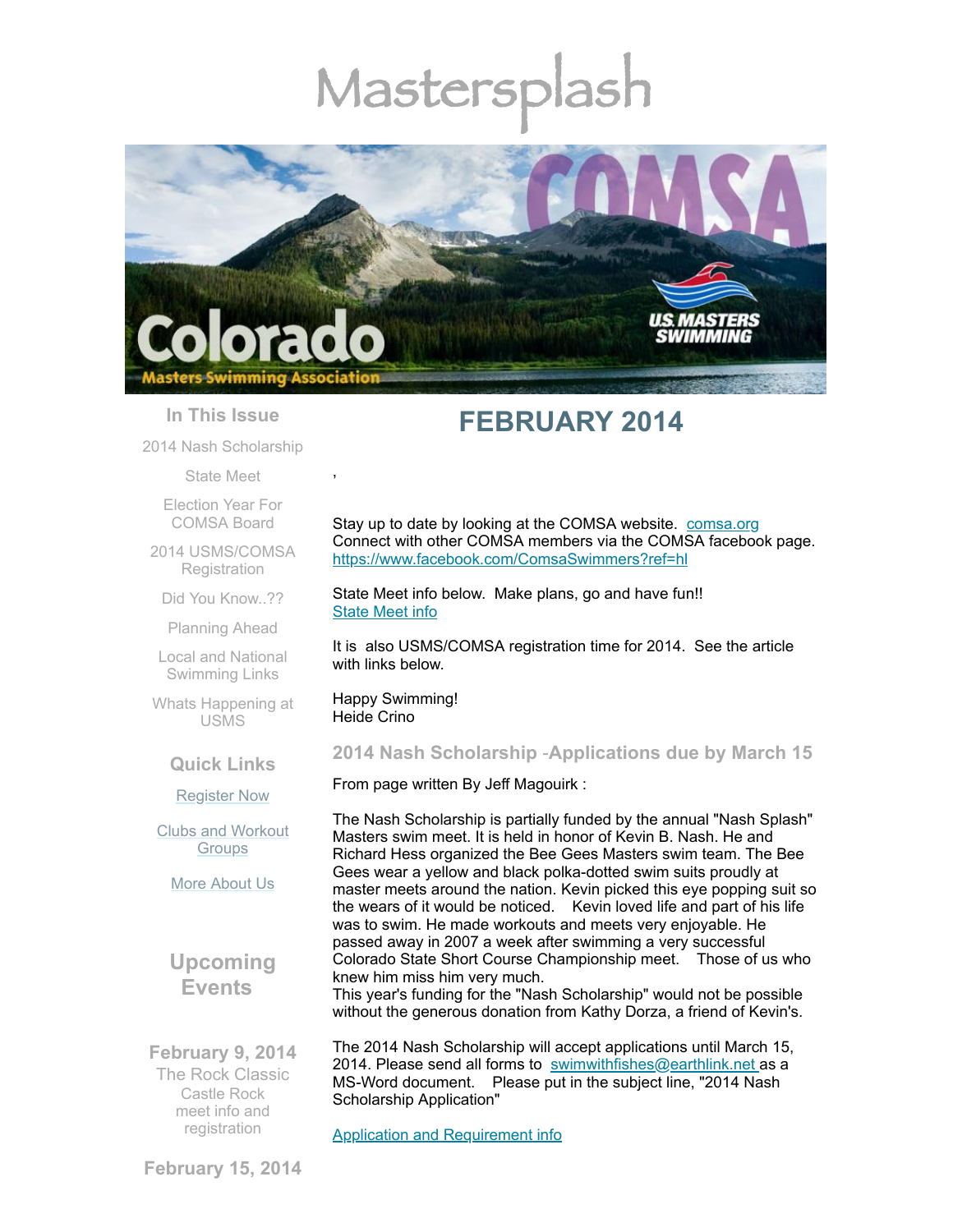Loveland Master's Sweetheart Meet Loveland, Co meet info and [registration](http://www.comsa.org/events/2014%20pool/2014LovelandSweetheart.pdf)

**March 29-30, 2014** COMSA SC Championships Grand Junction meet info and [registration](https://www.clubassistant.com/club/meet_information.cfm?c=1279&smid=5102)

**May 1-4, 2014** USMS Nationwide Spring National Championships Santa Clara CA meet info and [registration](http://www.usms.org/comp/scnats14/)

**July 27-Aug.10, 2014 Fina World Masters Championships** Montreal, Canada [meet](http://finamasters2014.org/home/) info

**August 13-17, 2014** 2014 Marriott U.S. Masters Swimming Summer National Championship University of Maryland Rec Center Natatorium meet info soon

#### More [Information](http://www.comsa.org/)

# **Ongoing Events**

**Butterfly is Not a Crime Postal Swim Oct 15, 2013-Aug 31 2014** event [info/registration](http://swimflyfast.com/)

**[Contact](mailto:heidecrino@gmail.com?)** 

#### **State Meet** : **Grand Junction CO March 28-30, 2014**

State Meet weekend to remember. **March 28-30, 2014**

**Bus Transportation** - Full Weekend of Transportation for \$32.00 ! COMSA has secured two 55 passenger buses for the trip to and from Denver and for transportation in Grand Junction to and from the pool etc. COMSA will subsidize your costs so that you pay only \$32 for the weekend of transportation. We expect that these buses will fill up quickly and the online entry is only way to secure a seat(s). We will do positive check in for the 1000 Yd Freestyle from the bus.

Busses: leave Denver Friday 8am arrive GJ 1pm and Friday 2pm arriving GJ 7 pm leave GJ Sunday 1pm arrive Denver 6pm and Sunday 4pm arrive Denver 9pm

**Hotel Accommodations** - \$25.00 off a discounted rate of \$99.00/night for first 100 Reservations

**Fairfield Inn & Suites**

1-970-242-2525 225 Main Street [www.marriott.com/GJTFI](http://www.marriott.com/GJTFI)

Online Group Booking Codes: Queen Bed /Sofa Sleeper: CMSCMSA Two Queen Beds: CMSCMSB

#### **Hampton Inn**

1-970-243-3222 or 877-307-5678 205 Main Street [www.grandjunction.hamptoninn.com](http://www.grandjunction.hamptoninn.com/)

Online Group Booking Code: CMS King Bed or Two Queen Beds

#### **SpringHill Suites by Marriott** 1-970-424-5777 236 Main Street [www.marriott.com/GJTSH](http://www.marriott.com/GJTSH)

Online Booking Codes: Suites with King: CMSCMSA Suites with 2 Queens: CMSCMSB

\*\*\* Ask for COMSA rate for the evenings of the 27th, 28th, and 29th -\$99.00/night. Make RSRV by 2/25 for this rate.\*\*\* Complimentary at all hotels: Breakfast Buffet, Internet Access, Exercise Room, Newspaper, Pool/Spa THE FIRST 100 RESERVATIONS WILL HAVE \$25.00 REMOVED FROM THEIR BILL AT CHECK-OUT

There are other fun activities that we are putting together and ask that you take a moment to join us on Facebook to stay apprised of the agenda.

<https://www.facebook.com/ComsaSwimmers?ref=hl>

#### FULL MEET INFO AND [REGISTRATION](https://www.clubassistant.com/club/meet_information.cfm?c=1279&smid=5102)

#### <span id="page-1-0"></span>**Election year for COMSA board positions**

2014 is an election year for COMSA and we will be holding our elections for five board positions at our annual meeting. The annual meeting will take place at the state meet in Grand Junction. Nominations for these five board positions are due to Brian Hoyt [\(bkhoyt@gmail.com](mailto:bkhoyt@gmail.com)) by January 15, 2014

Elections will be held for the following board positions: **Chair** Vice Chair **Secretary**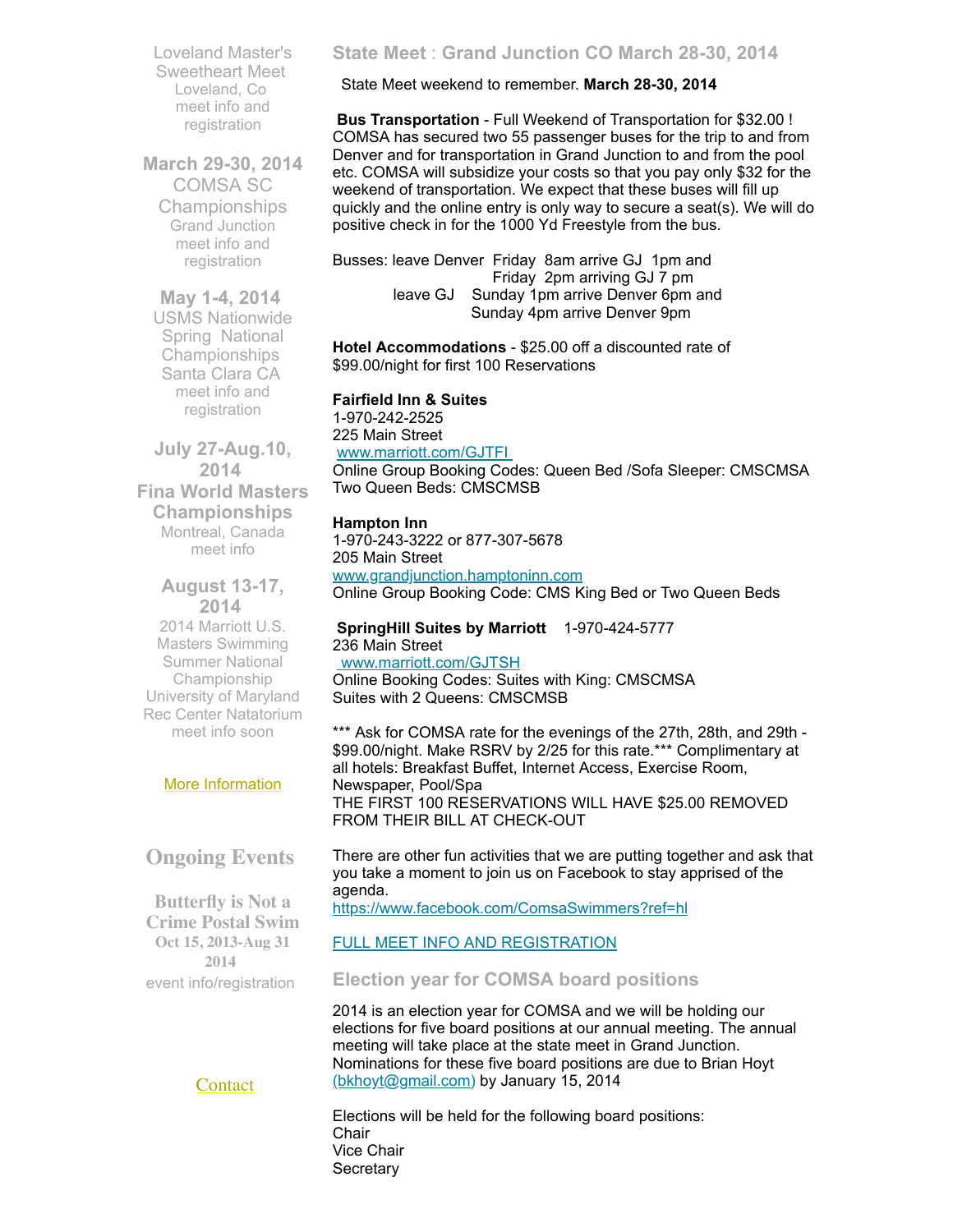Registrar **Treasurer** 

To see the described duties for each of the above positions please see article IV of our by laws. These can be found under the "leadership and board" section in the purple section on left side of the page at: [comsa.org](http://comsa.org/)

#### <span id="page-2-0"></span>**2014 USMS/COMSA Registration Open Now**

Registration in United States Masters Swimming and the Colorado Masters Swimming Association is based upon a calendar year (not from the time you register). Registration fees are \$40 (January 1- December 31). The registration period for each calendar year starts on November 1, with memberships expiring on December 31 of the following year (14 months). Your membership in USMS/COMSA includes:

- SWIMMER magazine, the official publication of United States Masters Swimming. Content is directly related to all areas of swimming for adults.
- The Master Splash newsletter, the official publication of COMSA, announces local swimming related events.
- Secondary insurance coverage, which covers all workouts and events where all participants are USMS registered.
- Opportunity to participate in local, national and international competitions as well as open water swims, and clinics.

All swimmers must register with one of the three Colorado Masters Swimming Association registered clubs or as unattatched. Selecting the correct club is critical if you plan to swim individual or relay events in USMS sanctioned meets. For a detailed explanation and link to register, <http://www.comsa.org/joining/join-online.html>

#### <span id="page-2-1"></span>**Did You Know...?**

#### **CLUB INSURANCE CERTIFICATES**

At the 2013 USMS annual convention it was announced that we will be working with a new insurance broker (no longer Risk Management Services, Inc.). The broker has been working on securing our insurance coverage for 2014 and our coverage is now in place.

Some clubs swim at facilities that require them to present a certificate of insurance. The USMS national office will be assuming the responsibility of issuing these certificates of insurance for 2014.

We are working on a web form where you will be able to request a certificate. It's not quite ready so for now if you need one please follow the instructions in the following link (I will send out the link for the web form once it's up and running):

[http://www.usms.org/admin/lmschb/gto\\_ins\\_online\\_certificate.pdf](http://www.usms.org/admin/lmschb/gto_ins_online_certificate.pdf)

Please note the following:

-- Certificates will be issued by either myself or by Tracy Grilli. It's no longer a fully-automated process as it was before. Please do not wait until the last minute (such as the Saturday of your swim meet!) to request a certificate if your facility has requested one.

-- Please do not contact our previous broker, Risk Management Services, with questions. Direct all insurance questions to Anna Lea Matysek or Tracy Grilli in the USMS national office.

-- Our policy year will be changing to an October 1--September 30